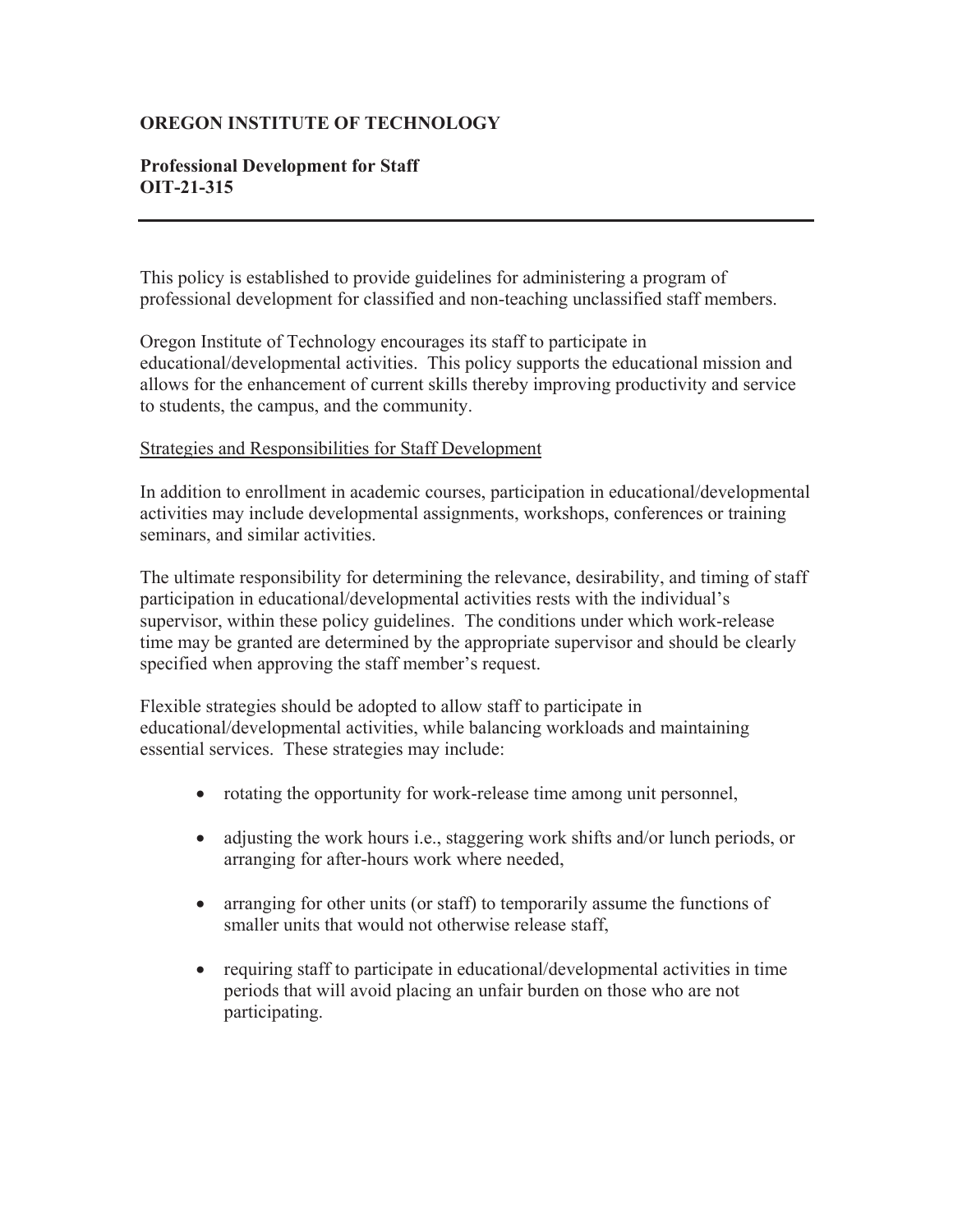Whenever human resources are reallocated, some cost is inevitable. Department heads are expected to meet this challenge with fairness, a concern for the best interests of their staff, and a dedication to the educational mission of the institute. Supervisors are expected to encourage staff to seek opportunities for participation in educational/developmental activities that will enable them to better fulfill their potential for service to the institute.

## Guidelines

- 1. Definition: Approved educational/developmental activities are directly job or career related. This is interpreted to include any activity that would enable staff members to become more effective in their current position or would prepare them for advancement within the department, division or institute.
- 2. Work-release Time: Supervisors should make every effort to provide the opportunity for all interested staff members to participate in at least one educational/developmental activity each year.

 Staff members who are employed .50 FTE or more may seek work-release time equivalent to one course per term. Work-release for the hours involved may be approved by the individual's supervisor for full, partial or no loss of pay, based on the relationship of the activity to employment and specific circumstances. For example, release time that is not directly related to the present position may be approved as release time without pay.

3. Eligibility Requirements for Staff Fee Rates: Staff members are encouraged to take advantage of staff tuition rates. The eligibility requirements are listed in the OUS Fee Book under staff rates for tuition and are referred to in OIT-21-310.

#### Funding for Participation in Educational/Developmental Activities

Departments may pay for the cost of courses, conferences and educational/developmental activities from their budgets, if a decision is made that the activity will benefit its operational effectiveness. Employees who, as a condition of employment, must take courses or classes in order to maintain licenses or keep certification current are excluded from any subsidy under this policy. Expenditures that would involve out-of-state travel are governed by regulations that require advance approval. If staff members are required, as part of their duties, to participate in an educational/developmental activity, the cost will be reimbursed or paid by the department.